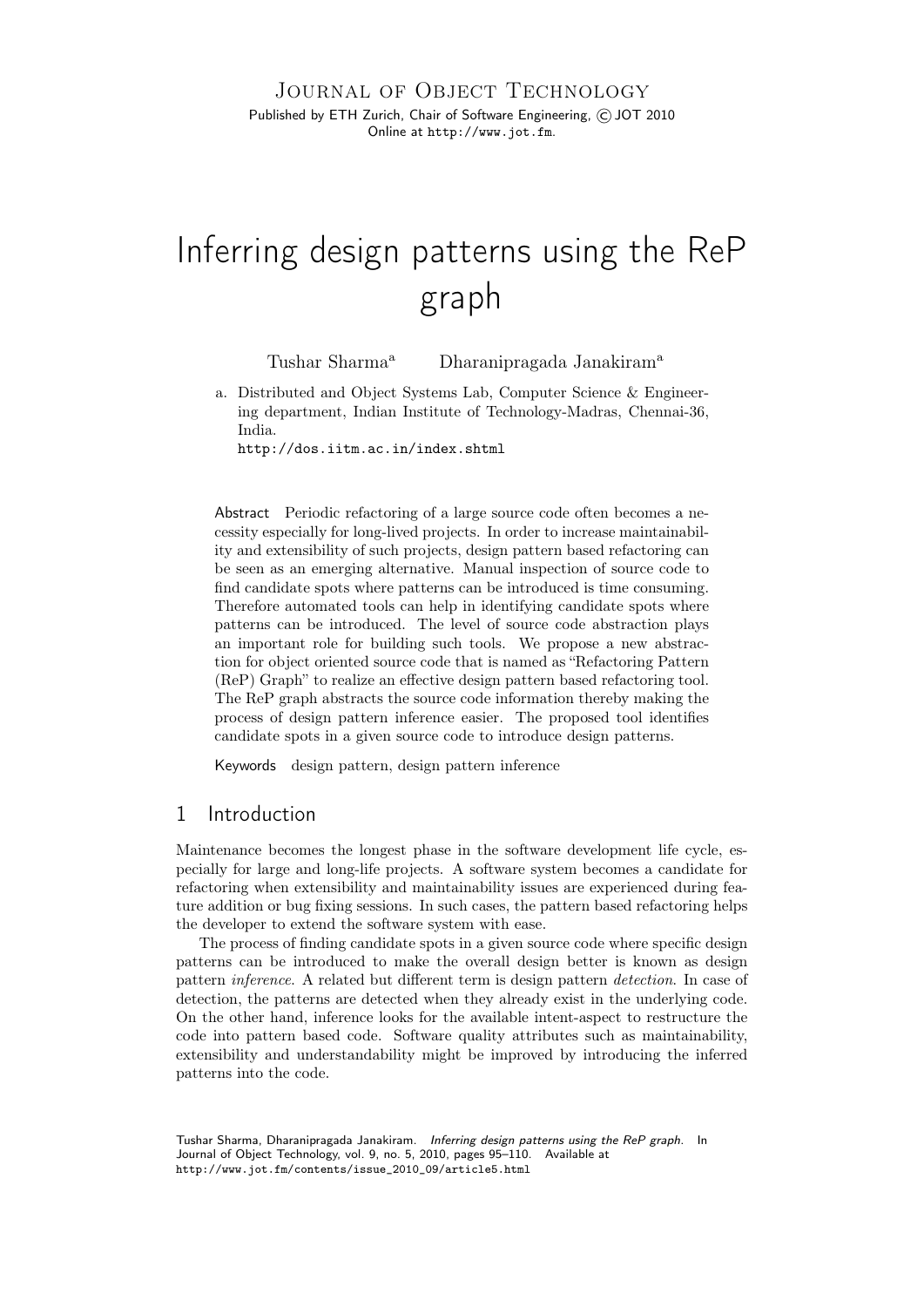The abstraction level of the source code plays an important role in the process of inferring design patterns from a given source code. Class diagrams provide design level abstracted view, however they may lack the useful information required to identify refactoring opportunities. At the same time, full source code might be voluminous and may have information overload. Therefore, a proper abstraction can lead to an effective design pattern inferring technique.

There are attempts to achieve pattern based refactoring such as "Refactoring to Patterns" [\[K.05\]](#page-13-0) which provide handful of tips on how to refactor code to design patterns based code. Nevertheless analyzing huge software systems manually is a tedious and time consuming job. An automated tool can analyze the code and point out the refactoring opportunities.

In essence, a technique for inferring patterns to refactor a given source code is required to improve the quality of a software system. Given a source code as input, the technique must be able to identify candidate spots where specific patterns can be introduced. The candidate spot should point out the class(es)/method(s) where the pattern can be applied. Additionally, the technique itself must be extensible in terms of pattern rule base, so that inclusion of addional rules for pattern identification is feasible at a later stage.

The rest of the paper is organized as follows. Section 2 introduces the pattern graph, ReP graph and respective notations. Section 3 describes the inferring process using the ReP graph. Section 4 presents summary of an analysis done on various open source projects. Section 5 discusses related work, section 6 summarizes contribution of this paper and finally we conclude in section 7.

## 2 ReP Graph

The work presented in this paper is based on the concepts of design structures and pattern graph proposed by Janakiram et.al.  $[JAG^+00]$  $[JAG^+00]$ . The design structure concept is explained in brief here to make the rest of the paper understandable.

#### 2.1 Design structures and pattern graph

Design patterns are community accepted solutions to recurring design problems [\[GHJV95\]](#page-13-2). Furthermore, a finer level fundamental abstraction is defined which is used to describe design patterns. These abstractions are known as design structures. Every design pattern is a composition of one or more design structures [\[MS05\]](#page-14-0).

The new abstraction can be used to view the entire design of a software system. A design diagram built from the design structures is defined as a pattern graph. Pattern  $graph$  [\[JAG](#page-13-1)<sup>+</sup>00] is derived from UML class diagram and interaction diagram. The pattern graph uses the following notation to represent the source code information. Classes are represented by rounded rectangles and these rectangles have 3 partitions. These partitions describe number of template methods (T), hook methods (H) and rigid methods (R) in the class(es). A hook method is declared in a class and defined in its subclass. A method which calls at least one hook method is known as a template method, while a rigid method is declared and defined in a same class. These methods are chosen to define the design structures and pattern graph because these methods form a minimal set by which structure, behavior, and rationale of design patterns can be captured and described.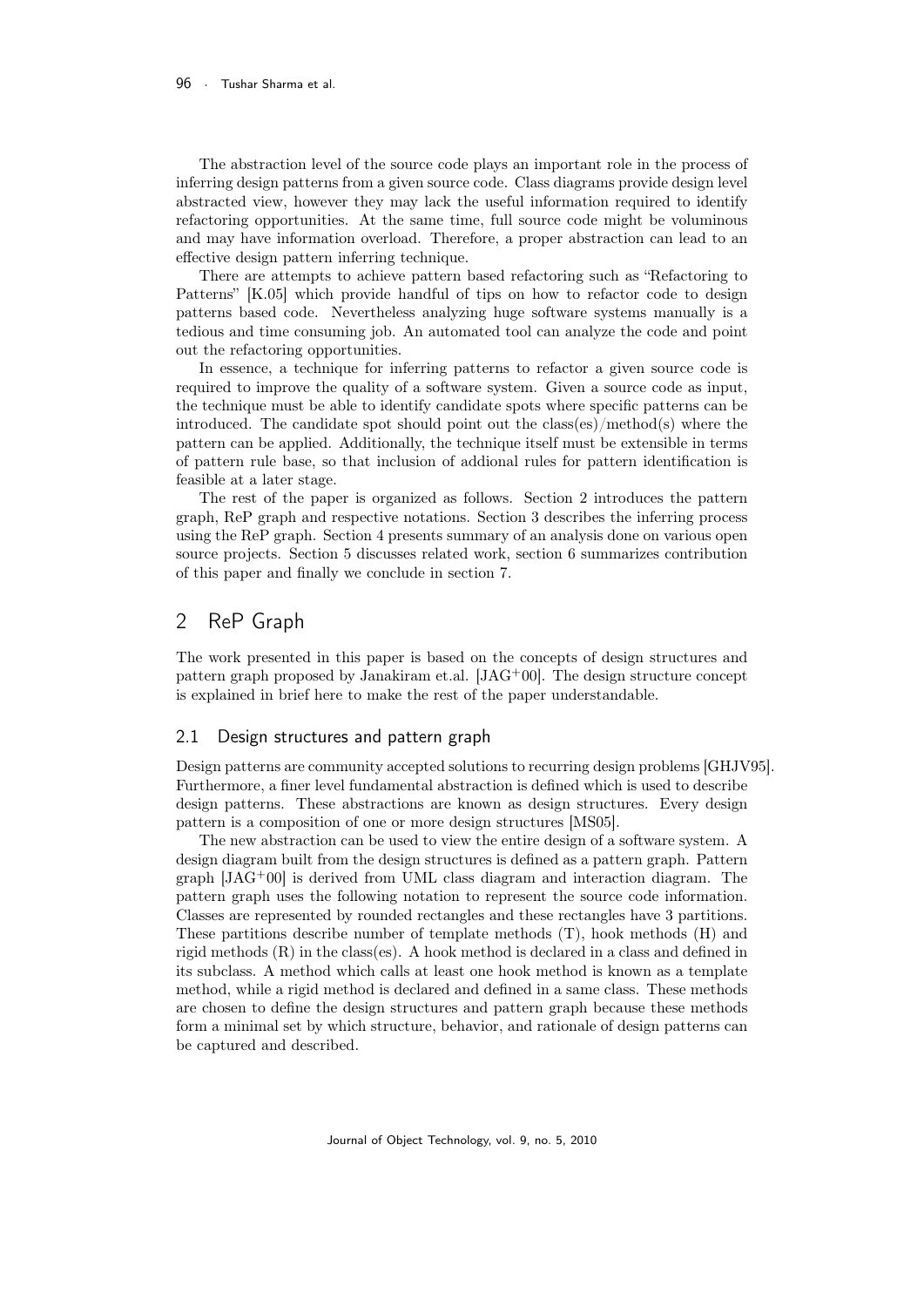A set of classes, which differs only in definition of hook methods is treated as a single node and is represented only once in a pattern graph. A client class is a class, which makes use of a pattern for getting its services. A rounded rectangle without partitions is used to represent a client node. One-to-one and one-to-many associations are depicted by a dashed line arrow and a solid line arrow respectively. A gate node is used to capture inheritance and polymorphism. Every gate node is associated with a set of classes called a receive-set (from objects it receives messages) and a set of classes called a send-set (to objects it sends messages).

An illustrative example is presented here to understand notations of the pattern graph. Figure [1](#page-2-0) shows a class diagram and a corresponding pattern graph for the composite pattern [\[GHJV95\]](#page-13-2). The Leaf class with its base class Component is represented by a pattern graph node  $(T1, H1, R1)$ . Similarly, the *Composite* class with its base class is represented by another pattern graph node. The Client class is calling either a Composite or a Leaf object based on an instantiated object. This polymorphic behavior is captured by a gate node. The Composite class has a one-to-many aggregation relationship with its base class which is shown by a solid line from the second pattern graph node to the gate node.

<span id="page-2-0"></span>

(a) Class diagram of Composite Pattern

Figure  $1 - Class$  diagram and pattern graph for the composite pattern

In essence, design structures and pattern graph can be defined as follows:

**Design Structures:** A set of T, H and R methods with their interactions are defined as design structures.

**Pattern Graph**: A design diagram in which design entities are represented by design structures is known as a pattern graph.

#### 2.2 The ReP graph

The inferring process requires source code level information, which is not present in a pattern graph. Hence, the pattern graph by itself is not useful in the refactoring context. The proposed solution, Refactoring-Pattern (ReP) graph is an extension of the pattern graph (described in section 2.1). The ReP graph abstracts the source code information and exposes them in terms of fundamental constructs. These fundamental constructs are defined from program entities such that they capture intent-aspect of one or more design patterns. These constructs are used to form design pattern inference-rules. The information contained within these constructs can be accessed by a set of APIs provided with the ReP graph.

In essence, a ReP graph consists of: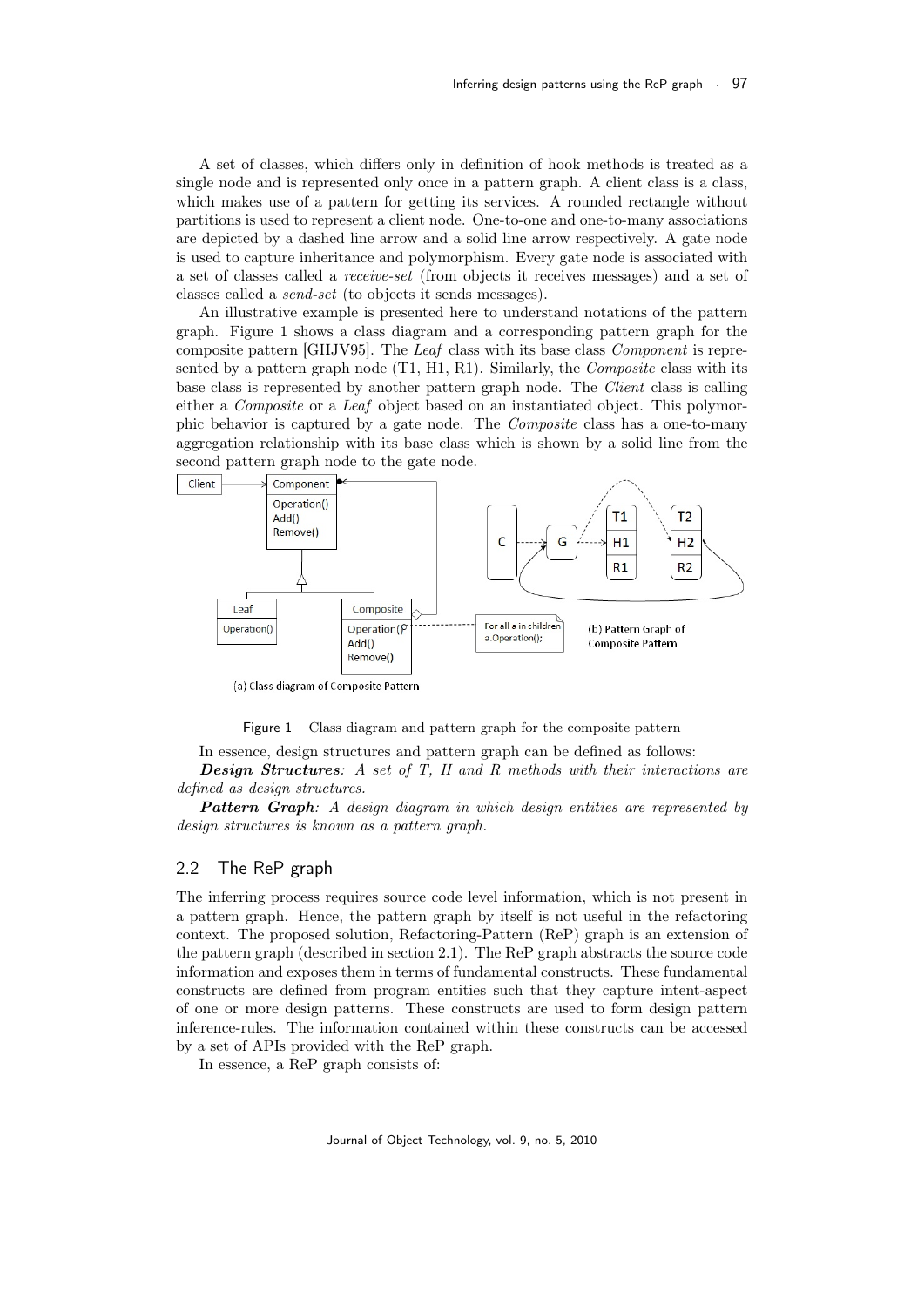<span id="page-3-0"></span>

| ReP Graph Constructs                         | Description                                    |
|----------------------------------------------|------------------------------------------------|
| THR (T, H and R methods)                     | Template, hook and rigid<br>method information |
| Containment, association<br>and create lists | List of various relationships<br>among classes |
| Condition,                                   | A condition, a condition within                |
| condition-within-condition,                  | a condition, a condition within                |
| condition-within-function                    | a function                                     |
| Create-within-condition,                     | A create list within                           |
| create-within-function                       | a condition/function                           |
| Condition-alt-path-list                      | A list of alternate paths                      |
|                                              | for a condition                                |
| Updated-var-list-by-condition,               | Updated variable lists                         |
| updated-var-list-by-function                 | by condition/function                          |
| Function-called,                             | Called function list                           |
| passed-params                                | and passed parameters                          |

Table  $1 - A$  brief list of ReP graph fundamental constructs

- 1. ReP nodes: Each ReP node represents a set of classes of an inheritance tree. A new level of abstraction is achieved using these nodes. A super class and its sub classes are represented by one ReP node; provided hook method(s) are defined on these classes and there is no association relation among these classes. A gate node is used to manage inheritance and polymorphism where association relations exist among a super class and its sub-classes.
	- (a) Fundamental constructs: Fundamental constructs are basic building blocks, which can be combined together to form a meaningful inferencerule. Each ReP node consists of a few fundamental constructs. These constructs capture source code information such as inheritance, aggregation, association,  $T/H/R$  method calls, conditions, and create instructions. Moreover, composite information such as create-within-condition and condition-within-condition is also supported by the provided constructs. The inference-rules are written using these constructs determine a candidate spot for a design pattern. A brief list of the ReP constructs is given in Table [1.](#page-3-0)
	- (b) Accessor APIs: Inference-rules use information contained within ReP graph constructs. The ReP graph provides a set of APIs to access the ReP graph constructs.
- 2. ReP edges: ReP nodes are connected to each other either by solid lines (1:n relationship) or dotted lines (1:1 relationship).

A ReP graph can be defined as follows:

ReP graph: ReP graph is an extended pattern graph, which consists of ReP nodes and edges. Each ReP node consists of a set of fundamental constructs, which can be accessed using provided accessor APIs. ReP edges connect ReP nodes by solid/dotted lines.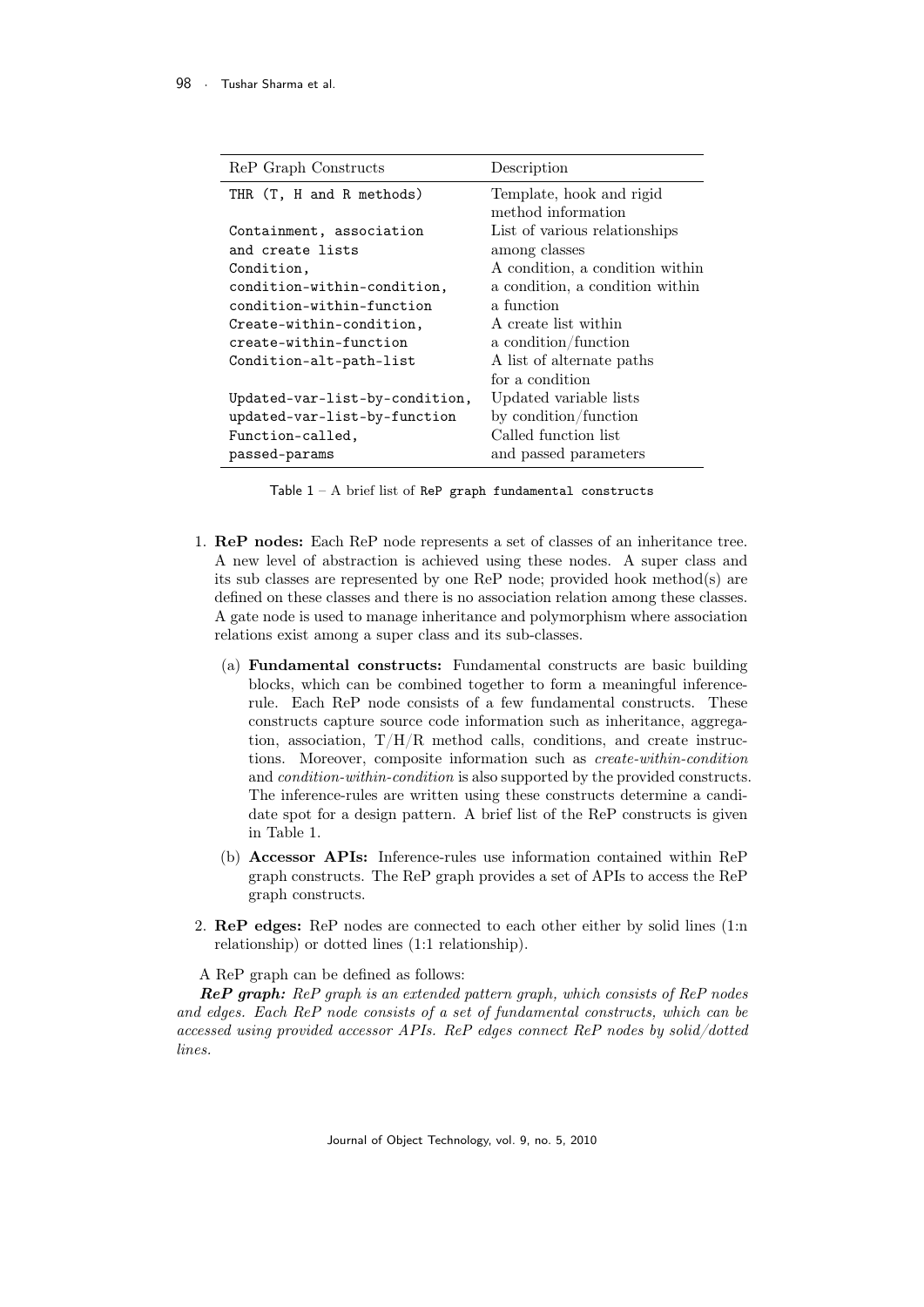<span id="page-4-0"></span>

| Design Pattern   | ReP constructs                                 |
|------------------|------------------------------------------------|
| Abstract Factory | Create-within-condition                        |
| Bridge           | Inheritance-depth, THR                         |
| Builder          | Create, Function-called, Passed-params         |
| Composite        | Containment, Function-called                   |
| Decorator        | Function-called, THR                           |
| Facade           | Association, Function-called                   |
| Observer         | Association, Updated-var-list-by-function,     |
|                  | Function-called, Passed-params                 |
| Singleton        | THR, Member-variables                          |
| State            | Condition, Condition-alt-path-list,            |
|                  | Function-called, Updated-var-list-by-condition |
| Strategy         | Condition, Condition-alt-path-list,            |
|                  | Function-called                                |

Table 2 – Design patterns and corresponding ReP fundamental constructs to infer them

# 3 Inferring patterns using the ReP graph

The motivation of the proposed work is to infer design patterns in a given source code. The work introduces design pattern at appropriate places (i.e. candidate spots) in the source code to make the source code more maintainable, extensible and understandable. The proposed work offers a new abstraction level for the source code, which makes the process of design pattern inference easier and flexible. The ReP graph captures the required source code information in terms of fundamental constructs. These constructs are used to detect the intent-aspect of design patterns within a given source code. Table [2](#page-4-0) shows some of the GoF patterns [\[GHJV95\]](#page-13-2) and the corresponding set of constructs used to infer these patterns.

A tool "Refactor-it" is developed to realize this idea. The tool accepts source code of a program as input, identifies fundamental constructs and stores them in a ReP graph. In order to identify the intent-aspect of design patterns; inference-rules are written for the patterns. The tool infers design patterns by executing inference-rules on the ReP graph. The output of the tool shows candidate spots with applicable patterns.

#### 3.1 Architecture of the design pattern inferring tool

The method to generate the ReP graph and then using it for inferring design patterns comprises of three steps:

- 1. Generate Abstract Syntax Tree (AST)
- 2. Generate ReP graph
- 3. Infer design patterns

As shown in Figure [2,](#page-5-0) the first step uses an appropriate parser to generate Abstract Syntax Tree (AST) of a given software system. The tool employs Code-inspector [\[Cod\]](#page-13-3) to generate an AST. The Code-inspector provides a set of APIs to access the generated AST. API Abstraction Layer (AAL) exposes a set of higher level useful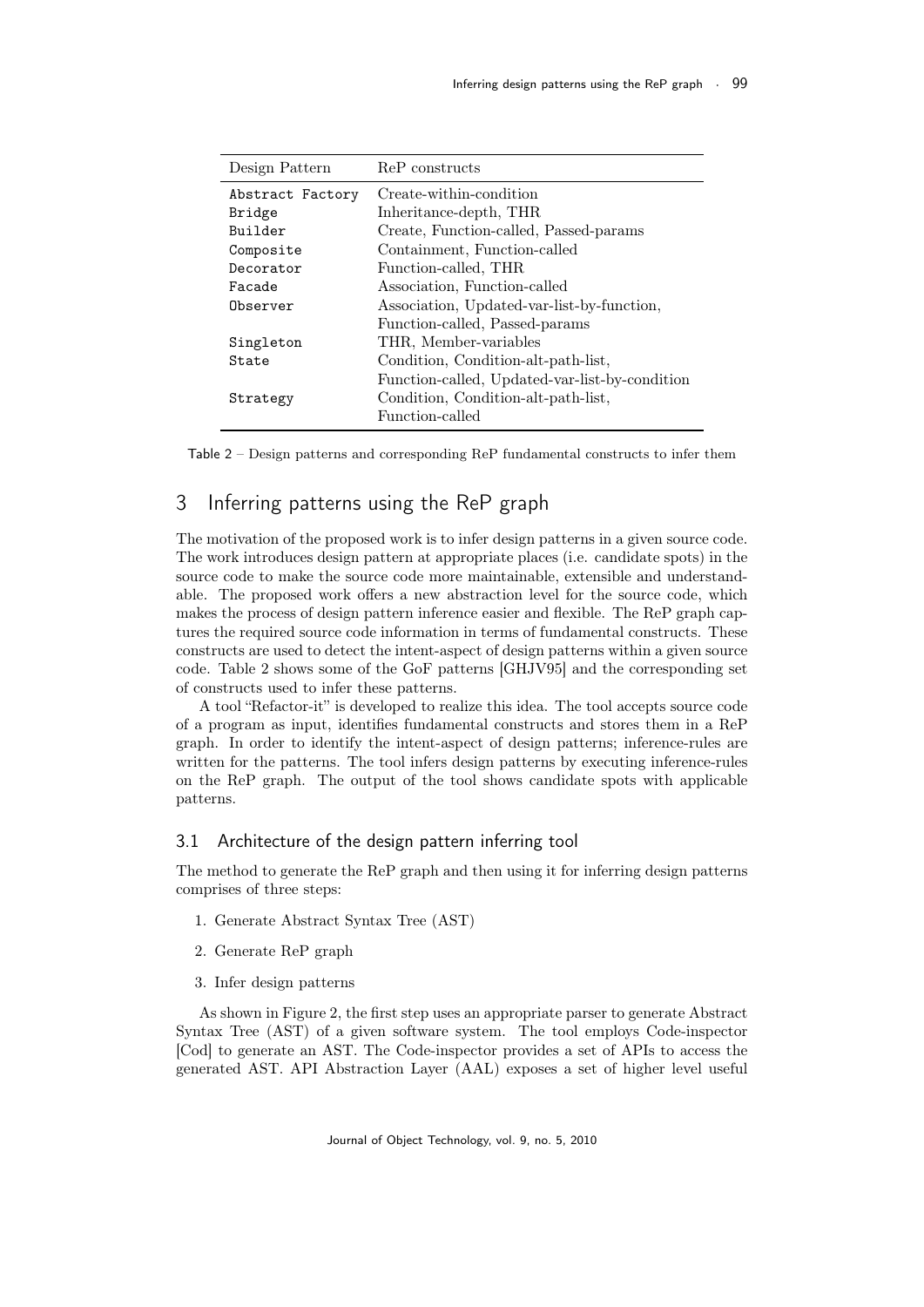<span id="page-5-0"></span>

Figure 2 – System architecture of the design pattern inference tool

methods (such as get-all-classes, get-all-methods) to access the AST. The AAL uses APIs provided by the Code-inspector to extract the information from the AST. ReP graph generator collects required source code level information using the AAL and puts them into a ReP graph.

The ReP graph can be accessed by the accessor API set provided with the ReP graph. Inference-rules are written using these APIs for inferring design patterns. User can extend this rule base with his/her rules for additional patterns. These rules are evaluated on the generated ReP graph and an output consisting of a set of candidate spots is generated. A candidate spot is reported wherever the ReP graph satisfies an inference-rule of a design pattern. A candidate spot provides information about the inferred site (class(es) and/or method(s)), the inferred pattern and roles of the design pattern played by existing program entities.

#### 3.2 ReP graph generation

As shown above in Figure [2,](#page-5-0) ReP graph generator (RGG) uses the AAL to extract the required source code information and generates ReP graph for a given software system. The RGG uses an algorithm to generate a ReP graph which is given as below in Listing [1.](#page-6-0)

A top-level class is a class, which do not have any super-class in a given source code. The RGG retrieves all top-level classes and maintains a corresponding top-level ReP node list. Classes belong to an inheritance tree form a working-class-list. The RGG derives an expression (i.e. ReP graph expression) from inter-class relationships among classes of the working-class-list. This expression indicates number of required ReP nodes, classes belong to each ReP node, and number of required gate nodes to represent the inheritance tree. A partial ReP graph is created using the ReP graph expression. Fundamental constructs of each ReP node are populated with information discovered from the source code. The process is repeated for each of the top-level class to create and populate the complete ReP graph.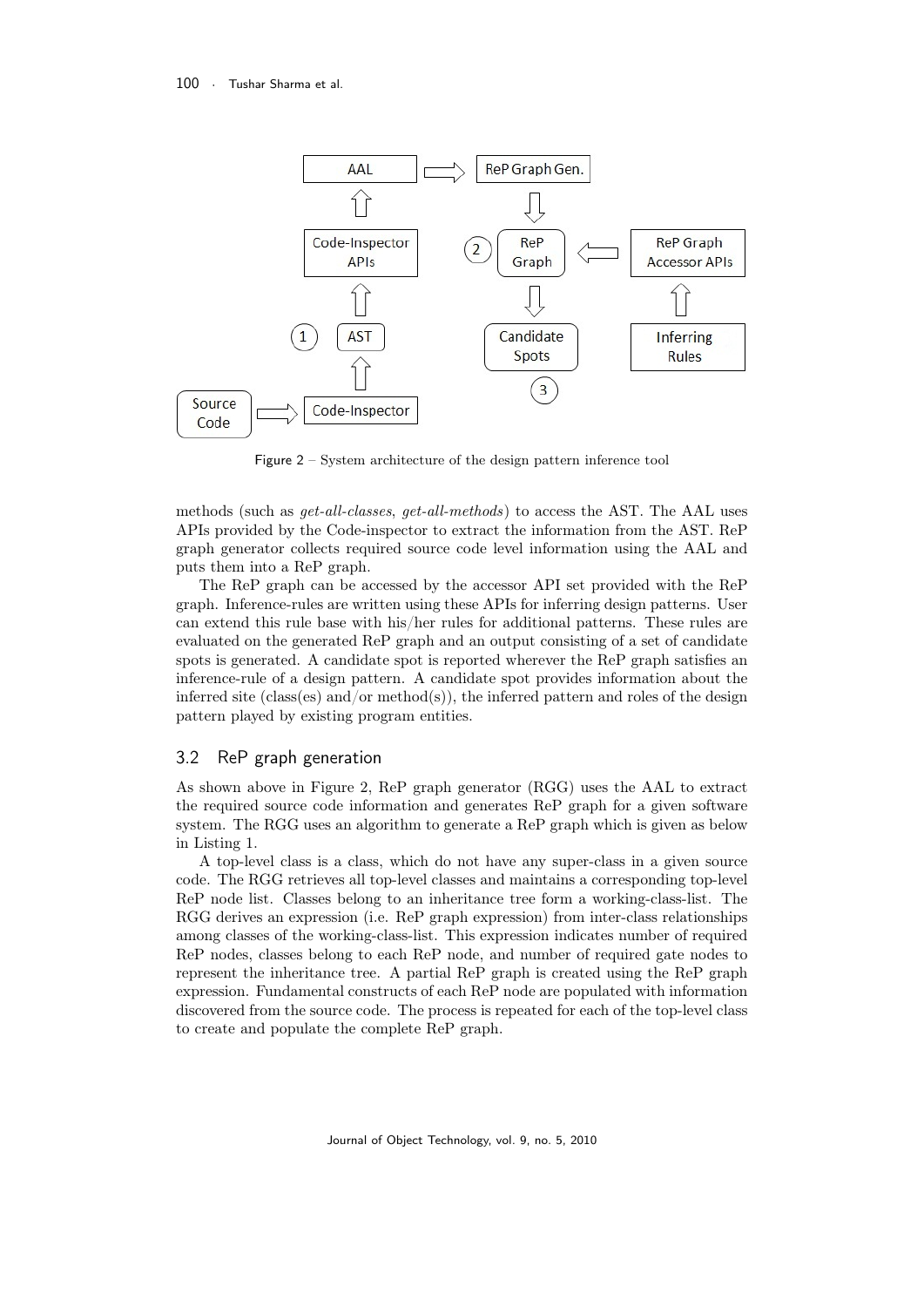```
//Function: generate-rep-graph
//i/p params: AST
//o/p type: list of ReP nodes
generate-rep-graph (AST)
 {
 //get all top-level classes
 top-level-class-list = AAL.get-top-level-class-list(AST)
 top-level-rep-nodes = null
 //create rep graph for each top level class
 do while (top-level-class-list.empty() != true)
   {
   cur-class = top-level-class-list.getItem()
   //get all derived classes from cur-class
   working-class-list = AAL.get-inheritance-tree(AST,cur-class)
   //get rep-graph expression based on inter-class relationship
   rep-graph-expression = get-rep-graph-expression(AST,
     working-class-list)
   //create rep-graph for the working-class-list
   partial-rep-graph = create-rep-graph(rep-graph-expression)
   //find the source code constructs and populate the rep-graph
   populate-construct-info(AST, partial-rep-graph)
   //remove the processed class from the list
   top-level-class-list.remove(cur-class)
   //add the created rep-graph to the top-level list
   top-level-rep-nodes = top-level-rep-nodes +
              get-top-rep-node(partial-rep-graph)
   }
 //connect nodes of one inheritance tree to other
 connect-rep-nodes(top-level-rep-nodes)
 return top-level-rep-nodes
}
```
Listing  $1 -$  Algorithm to generate ReP graph.

#### 3.3 Inferring using the ReP graph: An example

An illustrative example is presented to explain various steps of the inferring process. Here, Figure [3](#page-7-0) shows a partial UML class diagram for the example program. Classes Button and Window along with their subclasses define product hierarchies and class Display is creating a family of these product-objects based on a condition.

The design pattern inferring tool accepts this program as an input and generates an AST with help of the Code-inspector. The generated AST is analyzed and fundamental constructs from the source code are identified. The tool then populates the ReP graph with these constructs.

The intent-aspect of a design pattern is translated into an inference-rule using the accessor APIs provided by the ReP graph. For example, the intent-aspect of the abstract factory design pattern [\[GHJV95\]](#page-13-2) should satisfy the following clauses: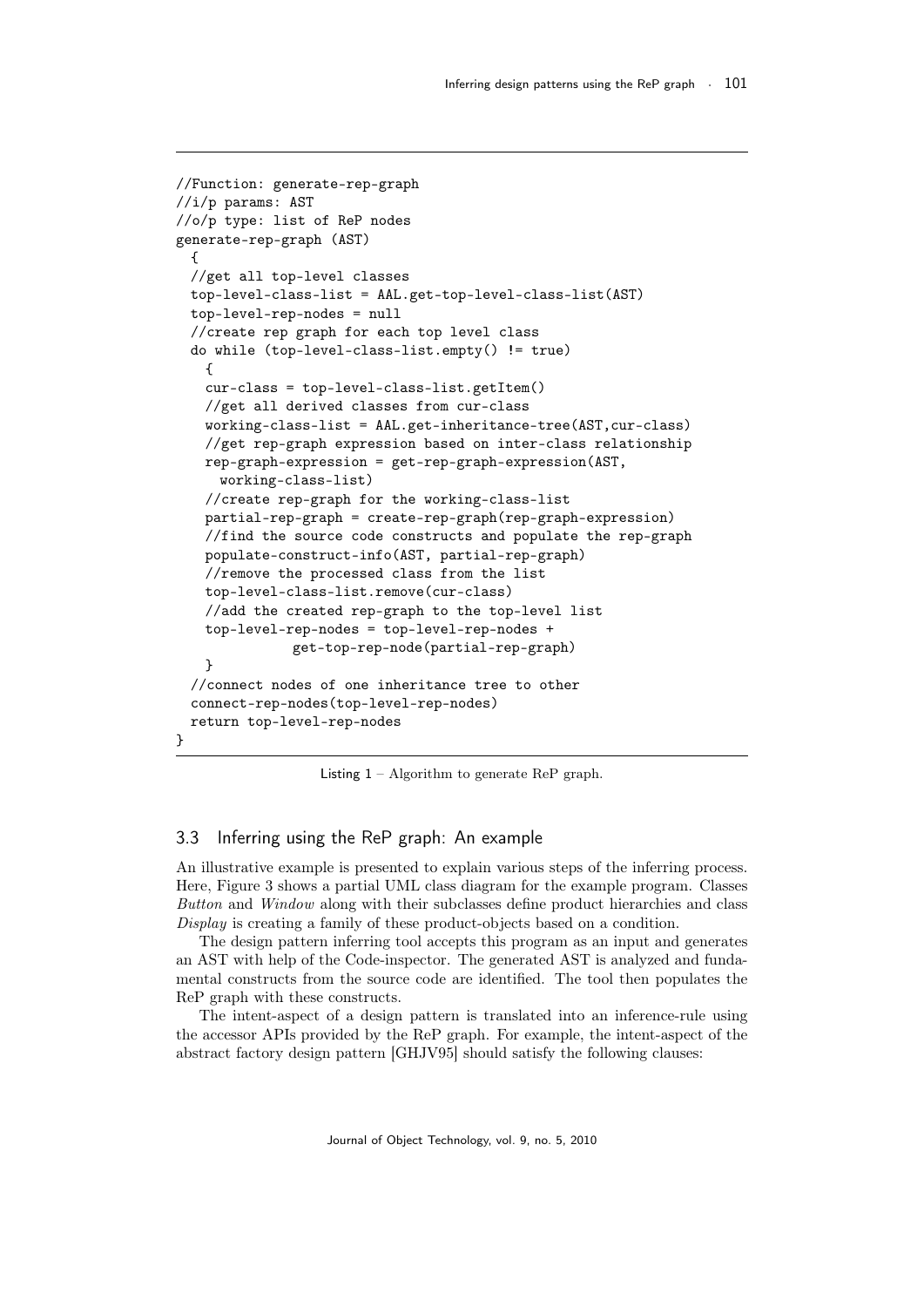<span id="page-7-0"></span>

Figure 3 – UML class diagram for considered example

- 1. There is a condition which has at least two alternate paths.
- 2. Every alternate path should have at least two Create constructs and the number of Create constructs in each path must be equal.
- 3. The objects created in each alternate path must have siblings in all other alternate paths.

Listing [2,](#page-7-1) as given below, shows the algorithm to identify the above said intentaspect of the abstract factory design pattern. The algorithm maps the intent-aspect of the pattern to create-within-condition construct.

```
//Function: rule-abstract-factory
//i/p params: rep-node
//o/p type: boolean
rule-abstract-factory(rep-node)
  {
 //get all function object list for the rep node
 func-obj-list = get-function-objects(rep-node)
 do(for all func-obj in func-obj-list)
   {
   //get all condition objects
   cond-obj-list = get-condition-nodes(func-obj)
   do(for all cond-obj in cond-obj-list)
     {
     //get all alternate path objects list
     alt-obj-list = get-alt-path-list (cond-obj)if(alt-obj-list.length() < 2)
```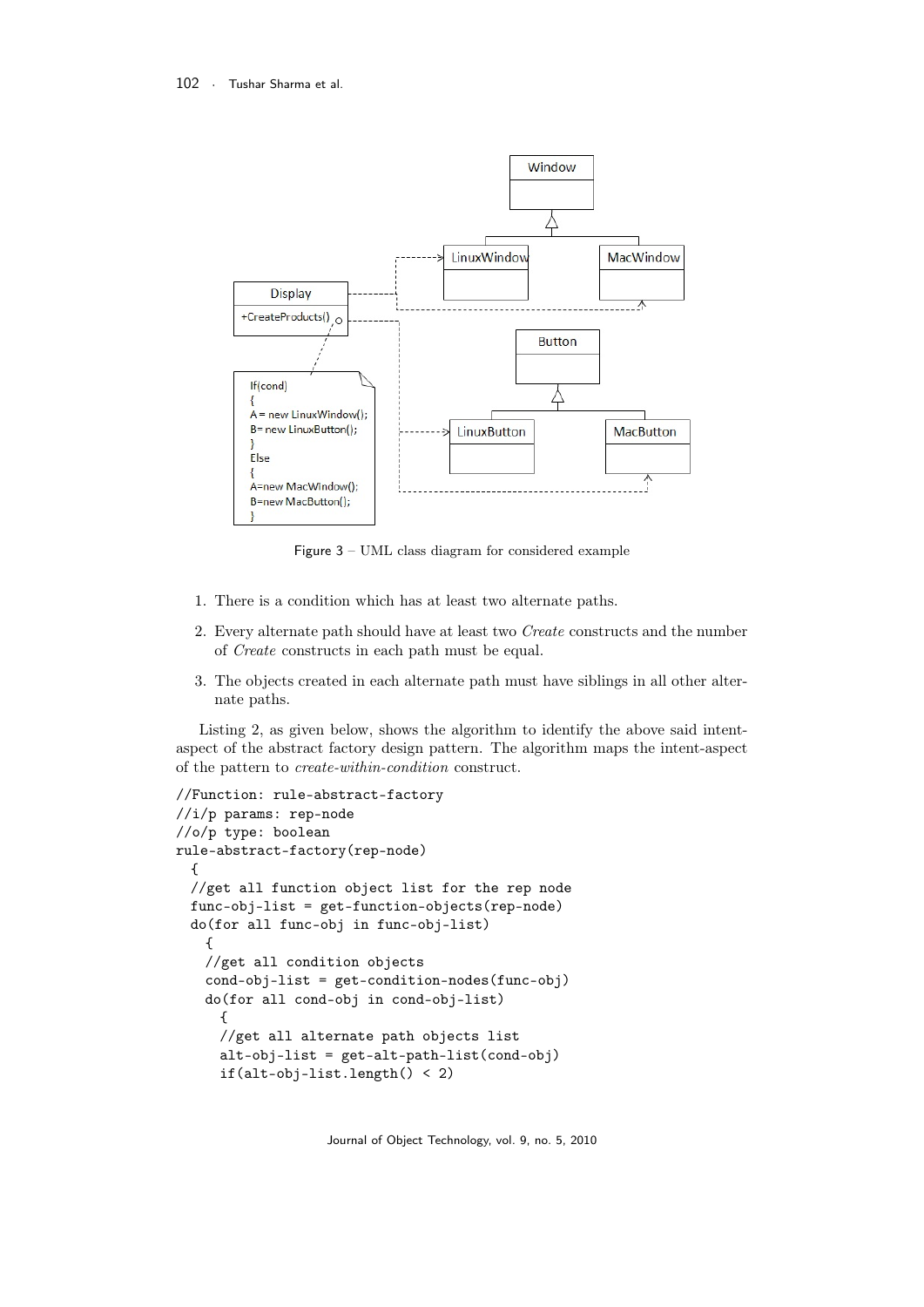```
return false
cur-top-list = null
do(for all alt-obj in alt-obj-list)
 {
 //get create object list
 create-obj-list = get-create-list(alt-obj)
 if(create-obj-list.length() < 2)
         return false
 //check for the inheritance hierarchy
 if(cur-top-list == null)
   cur-top-list = get-top-list(create-obj-list)
 else
   if(not(match-inh-hierarchy(cur-top-list,create-obj-list)))
     return false
   }
  report-abstract-factory(func-obj, cond-obj)
   }
}
```
Listing 2 – Algorithm for inference-rule to identify intent-aspect of the Abstract Factory pattern

Accessor APIs provide an interface to access a ReP graph. Inference-rules use these APIs to specify the intent-aspect of design patterns. The rules for the standard patterns are written using these APIs and made available with the tool. User may extend this rule base by writing rules for additional patterns. All aforementioned inference-rules are implemented in LISP using ReP graph constructs.

Once the ReP graph is generated, the tool fires inference-rules on the ReP graph. In the example considered, *create-within-condition* construct is identified which satisfies the intent-aspect of the abstract factory design pattern.

A partial ReP graph as shown in Figure [4.](#page-9-0)a corresponds to the illustrative considered in Figure [3.](#page-7-0) The figure is showing the intent-aspect for the abstract factory pattern. Figure [4.](#page-9-0)b shows the resultant ReP graph for the abstract factory pattern. This resultant diagram shows transformed ReP graph, which can be obtained by introducing the inferred abstract factory pattern into the inferred site.

The result of the inferring process is a set of candidate spots. Each candidate spot reports not only the inferred site (concerned class(es) and/or method(s)) and the inferred pattern but also various roles of the inferred design pattern assigned to various program entities. In this example, client and product roles are identified and reported in the candidate spot (as given in Listing [3\)](#page-10-0). The information of the candidate spot is provided in XML format, therefore a transformation engine can take it as input and transform the code.

# 4 Summary of analysis

}

The tool "Refactor-it" is employed against various open source projects to check the usability of the tool. The projects considered are Jnet-lib [\[Jne\]](#page-13-4), Astro [\[Ast\]](#page-13-5), Chess [\[Che\]](#page-13-6), Notepad [\[Nota\]](#page-14-1), Free Framework [\[Fre\]](#page-13-7) and Notepad++ [\[Notb\]](#page-14-2). Here, the chosen projects are as small as 10 classes (Astro) and as big as  $120+$  classes (Notepad++).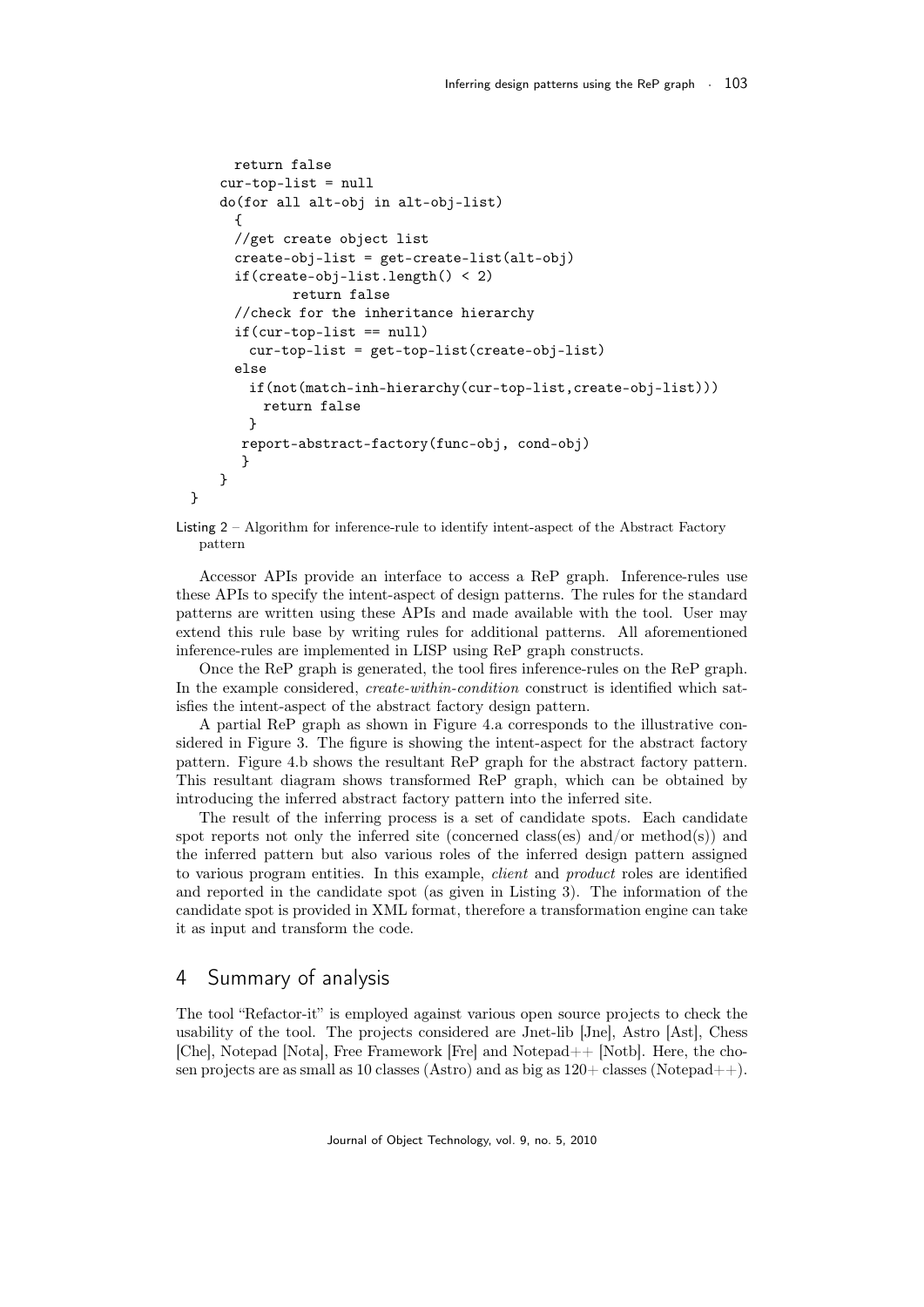<span id="page-9-0"></span>

Figure  $4 - \text{ReP}$  graph showing (a) intent-aspect of Abstract factory pattern and (b) its corresponding resultant ReP graph

<span id="page-9-1"></span>

| Projects/<br>Design Pattern | D1 | D2             |               | D3 D4 D5 D6 D7 |   |               |               | D <sub>8</sub> | D9 | D10 |
|-----------------------------|----|----------------|---------------|----------------|---|---------------|---------------|----------------|----|-----|
| Chess                       |    |                |               |                |   |               |               |                |    |     |
| Astro                       |    |                |               |                | 2 |               |               |                |    |     |
| Jnet-library                |    |                | 4             | 1              |   |               |               |                | 2  |     |
| Notepad                     |    | 1              | 2             |                |   |               |               |                |    |     |
| Free                        |    | $\overline{2}$ |               |                |   | $\mathcal{D}$ | $\mathcal{D}$ |                |    |     |
| Framework                   |    |                |               |                |   |               |               |                |    |     |
| Notepad++                   |    | $\mathfrak{D}$ | $\mathcal{L}$ | 11             | 5 |               | 2             |                |    |     |

Table 3 – Summary of analysis

The tool reported various applicable patterns at appropriate places. The summary of the analysis is presented in Table [3.](#page-9-1) Please note that patterns D1 to D10 in the table refer to abstract-factory, composite, state, strategy, observer, bridge, facade, builder, singleton and decorator design patterns respectively.

The tool may produce false positive/negative instances occasionally due to semantics of the source code. In order to observe false negative/positive instances; results reported by the tool are verified by manual inspection. Most of patterns inferred manually coincide with patterns inferred by the tool. A summary of inferred patterns and corresponding false negative/positive instances are listed in Table [4.](#page-11-0)

Table [4](#page-11-0) shows that one instance each of state and singleton pattern are reported as false-negative. This can be justified as follows:

• The inference-rule for the state pattern conveys that a condition variable of a switch-case block (or if-elseif ladder) should be modified within every conditional case. In one specific instance, the condition variable changed within all but one conditional cases. Therefore, it is not reported by the tool. However, application semantics suggest applicability of the state pattern.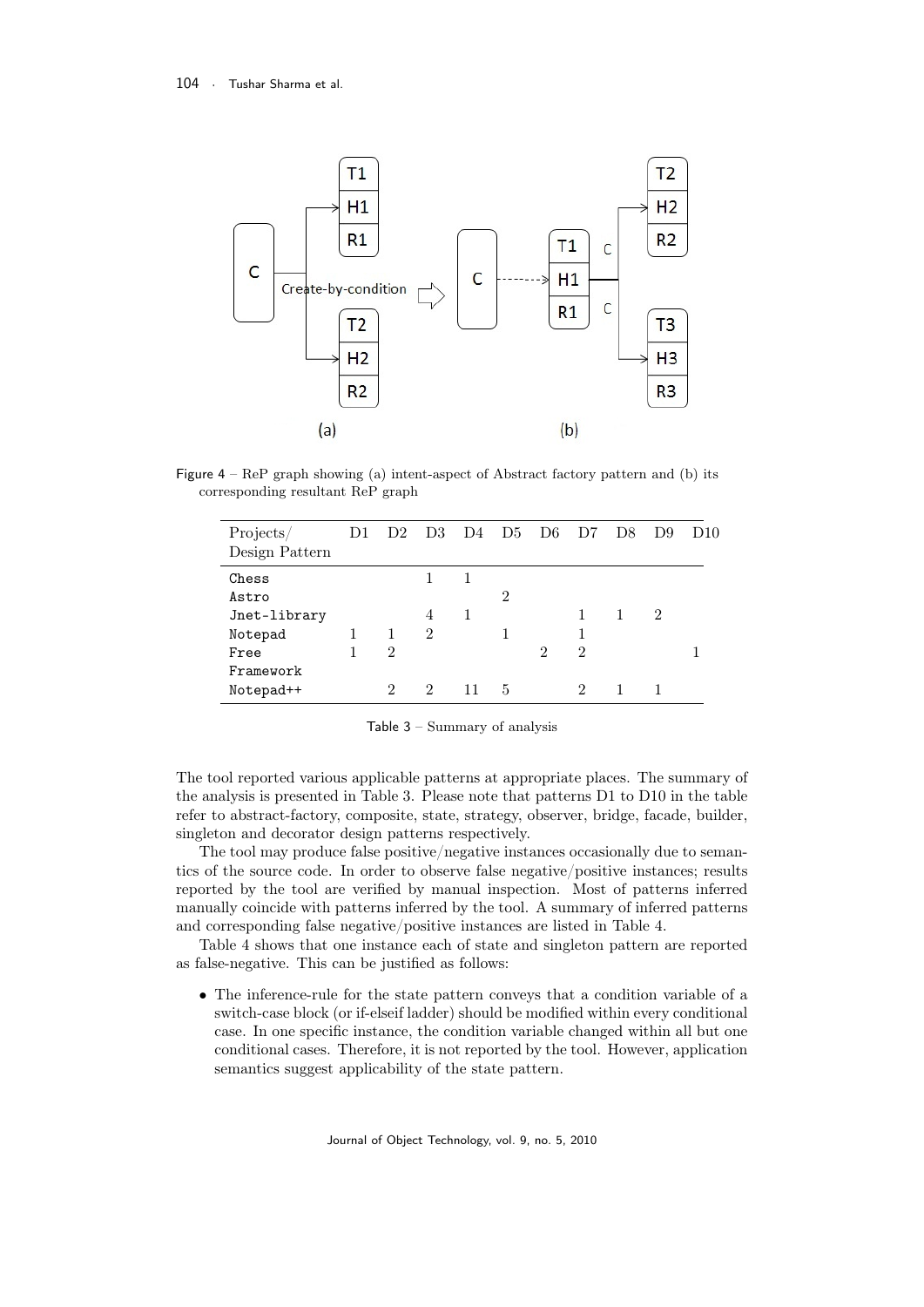```
<CandidateSpot>
  <InferredPattern>Abstract Factory </InferredPattern>
  <InferredSite>
    <class>Display</class>
    <function>CreateProducts</function>
  </InferredSite>
  <Roles>
    <Role>
     <RoleName>Client</RoleName>
     <Class>Display</Class>
    \langle/Role>
    CRO1a<RoleName>Product</RoleName>
     <Class>Window</Class>
    \langle/Role>
    <Role><RoleName>Product</RoleName>
     <Class>Button</Class>
    </Role>
  </Roles>
</CandidateSpot>
```
Listing 3 – XML output of a candidate spot

• The singleton pattern intent states that if all methods of a class are static and the member variable count is not zero then the class is a candidate for a singleton pattern. During the manual analysis; a class was found with all but one static method. The tool did not report this class as a singleton candidate because of the non-static method. However, a deeper look revealed that the non-static method was an obsolete method and not called from the rest of the code. Therefore the class is a candidate for the singleton pattern.

Similarly, there are false-positive instances of the observer and strategy pattern. This can be reasoned as follows:

- The inference-rule of the observer pattern suggests that if two or more objects are interested in a change of one subject then the observer pattern can be implemented. In this case, there are two observers for a subject; hence, the tool inferred observer pattern. But, the source code semantics suggest that the number of observers is very unlikely to increase. Therefore, the instance can be considered as a false-positive inference.
- According to the strategy pattern intent, if every case of a conditional block has number of statements greater than a threshold value; it can be reported as a strategy pattern candidate. In one particular instance, the number of such conditional cases is greater than 15. The tool identified the instance as a candidate for strategy pattern. But introducing strategy pattern in such cases may lead to a subclass explosion (in this case more than 15 classes need to be introduced). Therefore the strategy pattern might not be the most suitable pattern in this case.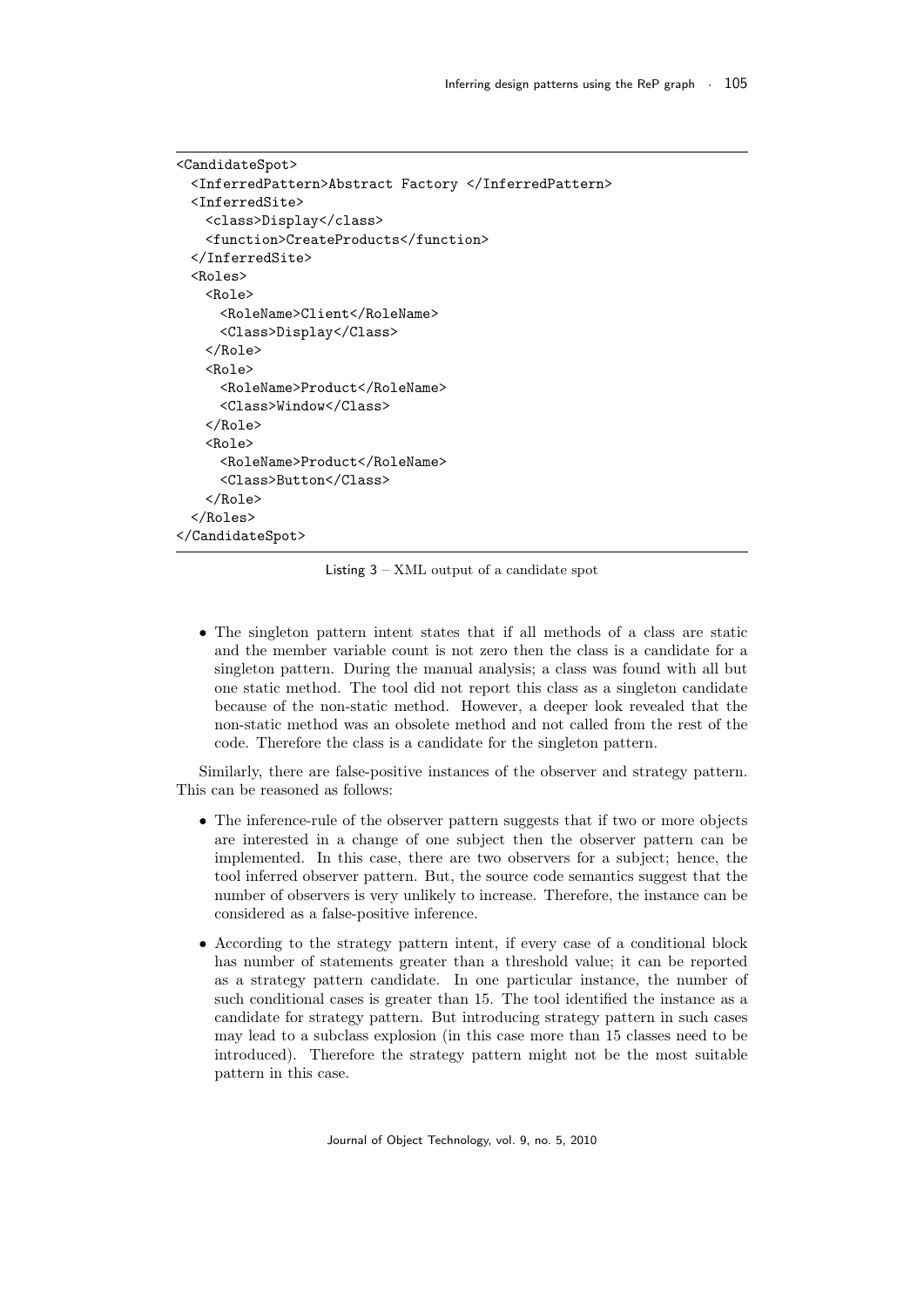<span id="page-11-0"></span>

| Design Pattern   | Total number of<br>inferred instances | False positive<br>instances | False negative<br>instances |
|------------------|---------------------------------------|-----------------------------|-----------------------------|
| Abstract Factory | $\overline{2}$                        |                             |                             |
| Composite        | 5                                     |                             |                             |
| State            | 9                                     |                             |                             |
| Strategy         | 13                                    |                             |                             |
| Observer         | 8                                     |                             |                             |
| Bridge           | $\overline{2}$                        |                             |                             |
| Facade           | 6                                     |                             |                             |
| Builder          | $\mathfrak{D}$                        |                             |                             |
| Singleton        | 3                                     |                             |                             |
| Decorator        |                                       |                             |                             |

Table 4 – Number of false positive/negative instances in analyzed projects

From the above discussion, we can deduce that false positive/ negative instances reported by the tool are well justified. In summary, the tool is able to infer design patterns with reasonable efficiency.

## 5 Related work

Many prior attempts have been made to refactor a given software system by introducing design patterns. Some of the closely related attempts are JIAD [\[RJ04\]](#page-14-3), SQPR [\[SS03\]](#page-14-4), [\[HHHL03\]](#page-13-8), [\[GAA01\]](#page-13-9), [\[JLB02\]](#page-13-10) and [\[KJ09\]](#page-14-5).

SPQR [\[SS03\]](#page-14-4) defined elemental design patterns as a base concept on which more complex and large design patterns can be built. Their approach focuses on identification of design patterns and their isotopes, while our approach focuses on inference of design patterns. A similar attempt is made by Heuzeroth et.al. [\[HHHL03\]](#page-13-8), they proposed a method to detect design pattern instances automatically using static and dynamic analysis.

An approach to automatically discover distorted forms of a design pattern is proposed by Yann et.al. [\[GAA01\]](#page-13-9). Their approach is applicable if patterns are employed in a distorted form, while our approach can infer patterns if intent-aspect of patterns exist within a given source code.

Sang-Uk et.al. [\[JLB02\]](#page-13-10) proposed an automated approach to refactor a given source code in which an inference-rule and refactoring strategy is defined for each of the supported design patterns. Their strategy assumes that the need to introduce a design pattern arises when a design spot evolves frequently. Hence, their strategy compares two versions of a program to identify a candidate spot. This can result into a high number of false-negative instances, if some design deficiencies exist in the original design itself and most of the design is not evolving frequently. Our approach does not make such assumption; thus is free from such deficiencies.

An inference strategy is proposed by Vinay et.al. [\[KJ09\]](#page-14-5) to introduce design pattern abstractions in C code. The strategy proposed inference-rules specific to a procedural language, therefore is not suitable for object oriented software systems.

The most similar work from literature is JIAD [\[RJ04\]](#page-14-3). The proposed work outperforms JIAD and related attempts, which can be argued as follows: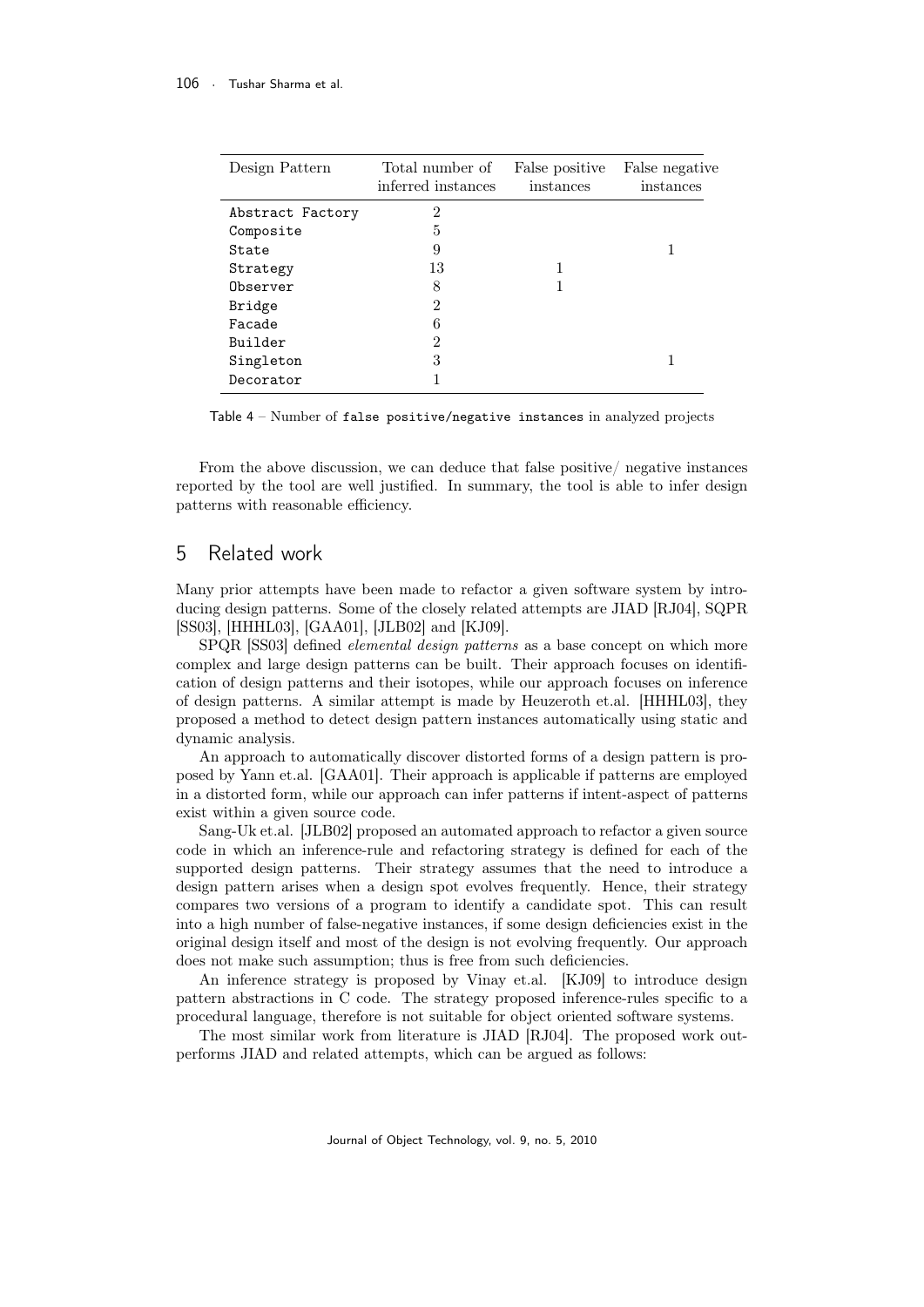1. There are multiple ways to implement an intended logic. Therefore, a rule written to identify an intent-aspect should be able to adapt itself with the implementation. The ReP graph constructs abstract the implementation details so that a user can write rules without worrying about low level implementation logic. For example, the condition construct abstracts all type of supported condition statements (e.g., if and switch); the create-within-condition construct abstracts all create statements (such as new, malloc) within all condition statements. Further, provided abstractions work beyond a local scope (e.g., a variable can be set in a condition block directly by an assignment statement or by a setter method). These multiple ways to set a variable is abstracted by the updated-var-list-by-condition construct.

Apart from facilitating a user to write rules without worrying about low-level implementation details; the abstraction increases the cover of inference-rules. This extended cover results in a less number of false-negatives. This abstraction is missing from JIAD and other similar attempts.

- 2. There might be multiple intent-aspects for a design pattern. Normally, a default inference-rule is provided, which covers the most usual case. But, while observing the source code a user may figure out other intent-aspects for the design pattern. The proposed work offers fundamental constructs and an API set to write additional inference-rules easily. It enables the user to write alternate inference-rules for a design pattern; thus increases the possibility to find more pattern candidates than JIAD.
- 3. Project specific settings (such as classes to exempt from analysis) can be specified using the proposed work. This feature not only avoids extra processing but also may avoid the possibility of false-positives.

## 6 Contributions

The contributions from the proposed work can be summarized as below:

- 1. The ReP graph introduces a new abstraction of source code. It captures relevant information in the form of fundamental constructs; leaving out the voluminous details of the source code, which eases the design pattern inferring process.
- 2. The proposed solution provides a framework for inferring design patterns. The framework maintains a rule-base of inference-rules. Each inference-rule maps a combination of fundamental constructs to a design pattern intent-aspect. A set of accessor APIs is provided to infer a pattern using the ReP graph. The inference-rules are written using these accessor APIs.
- 3. ReP graph captures the essence of patterns in terms of design structures and their interactions. Design structures can be considered as building blocks of design patterns. Therefore, they can be used not only to infer patterns but also to detect the existing patterns.
- 4. Extensibility is another important aspect; the proposed approach supports inclusion of inference-rules for additional patterns.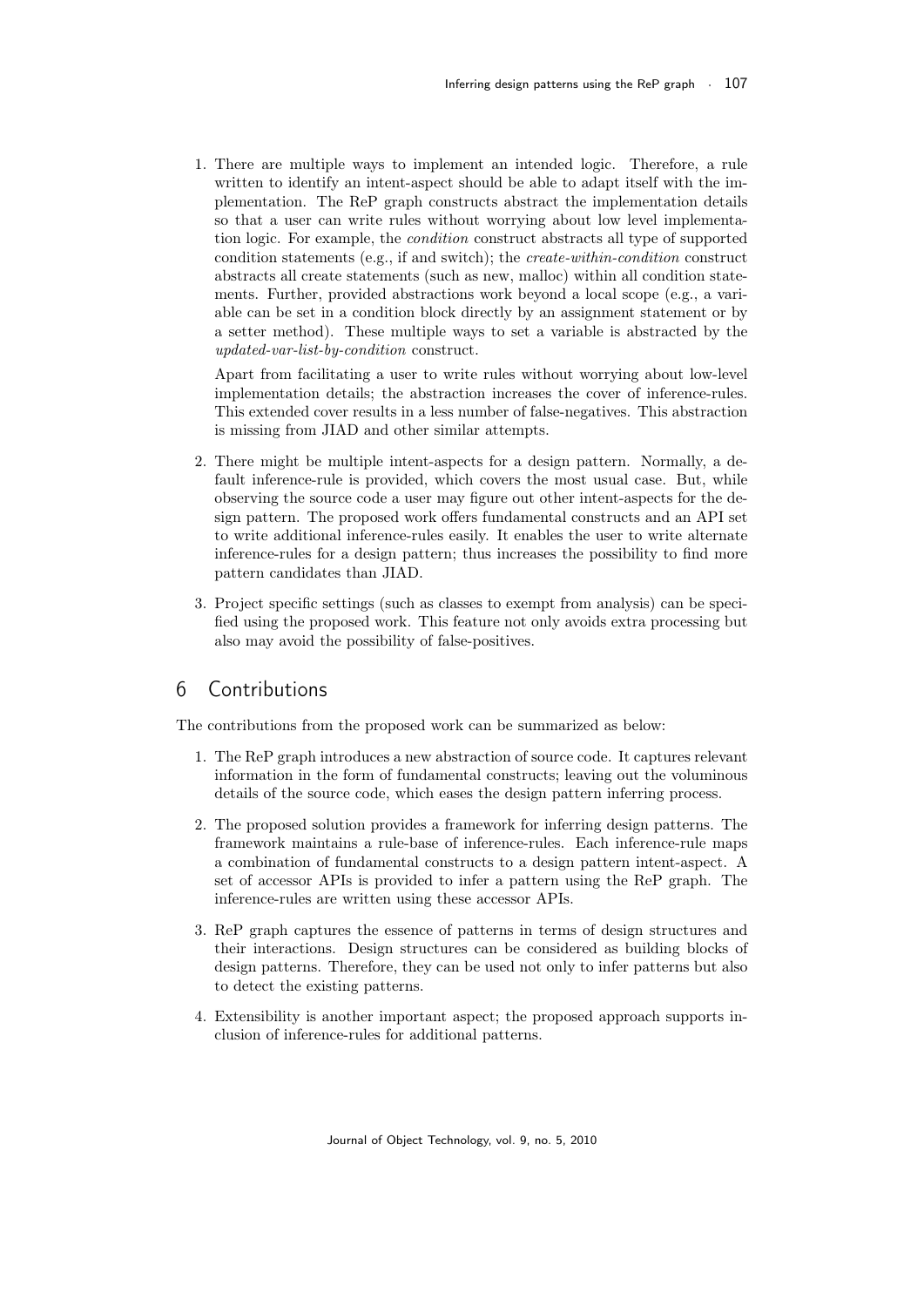# 7 Conclusions

In summary, the ReP graph captures the relevant information in the form of fundamental constructs leaving out unnecessary voluminous details of a given source code. The information stored in these constructs is accessible by a set of accessor APIs provided with the ReP graph. Generation of ReP graph and detecting candidate spots for design patterns can be achieved using the proposed technique. The set of acessor APIs can be used to specify the intent-aspect of any design pattern. New rules for patterns can be written easily using the provided set of accessor APIs and can be added to the inference-rule base.

The ReP graph can be used to measure the quality attributes of an object oriented software system. The quality attributes before and after the code transformation can be compared to evaluate the effectiveness of the transformation. The proposed work can also be used to establish goal oriented quality measures.

## References

- <span id="page-13-5"></span>[Ast] Astro. <http://mhuss.com/AstroLib/AstroCpp.zip>.
- <span id="page-13-6"></span>[Che] Chess. [https://www.pscode.com/vb/scripts/ShowCode.asp?](https://www.pscode.com/vb/scripts/ShowCode.asp?txtCodeId=6337&lngWId=3) [txtCodeId=6337&lngWId=3](https://www.pscode.com/vb/scripts/ShowCode.asp?txtCodeId=6337&lngWId=3).
- <span id="page-13-3"></span>[Cod] Code-inspector. Siemens Corporate Research Princeton, USA.
- <span id="page-13-7"></span>[Fre] Free framework. <http://www.ebleda.com/opensource/ffw.php>.
- <span id="page-13-9"></span>[GAA01] Yann-Gaël Guéhéneuc and Hervé Albin-Amiot. Using design patterns and constraints to automate the detection and correction of inter-class design defects. In TOOLS '01: Proceedings of the 39th International Conference and Exhibition on Technology of Object-Oriented Languages and Systems (TOOLS39), page 296, Washington, DC, USA, 2001. IEEE Computer Society.
- <span id="page-13-2"></span>[GHJV95] E. Gamma, R. Helm, R. Johnson, and J. Vlissides. Design patterns: elements of reusable object-oriented software. Addison-Wesley Longman Publishing Co., Inc. Boston, MA, USA, 1995.
- <span id="page-13-8"></span>[HHHL03] Dirk Heuzeroth, Thomas Holl, Gustav Högström, and Welf Löwe. Automatic design pattern detection. In *IWPC '03: Proceedings of the 11th* IEEE International Workshop on Program Comprehension, page 94, Washington, DC, USA, 2003. IEEE Computer Society.
- <span id="page-13-1"></span>[JAG+00] D. Janakiram, K. N. Anantharaman, K. N. Guruprasad, M. Sreekanth, S. V. G. K. Raju, and A. Ananda Rao. An approach for pattern oriented software development based on a design handbook. Ann. Softw.  $Eng., 10(1-4):329-358, 2000.$
- <span id="page-13-10"></span>[JLB02] Sang-Uk Jeon, Joon-Sang Lee, and Doo-Hwan Bae. An automated refactoring approach to design pattern-based program transformations in java programs. In APSEC '02: Proceedings of the Ninth Asia-Pacific Software Engineering Conference, page 337, Washington, DC, USA, 2002. IEEE Computer Society.
- <span id="page-13-4"></span>[Jne] Jnet library. <http://www.nullsoft.com/free/jnetlib/>.
- <span id="page-13-0"></span>[K.05] Joshua K. Refactoring to Patterns. Addison-Wesley, 2005.

[Journal of Object Technology, vol. 9, no. 5, 2010](http://www.jot.fm/contents/issue_2010_09/article5.html)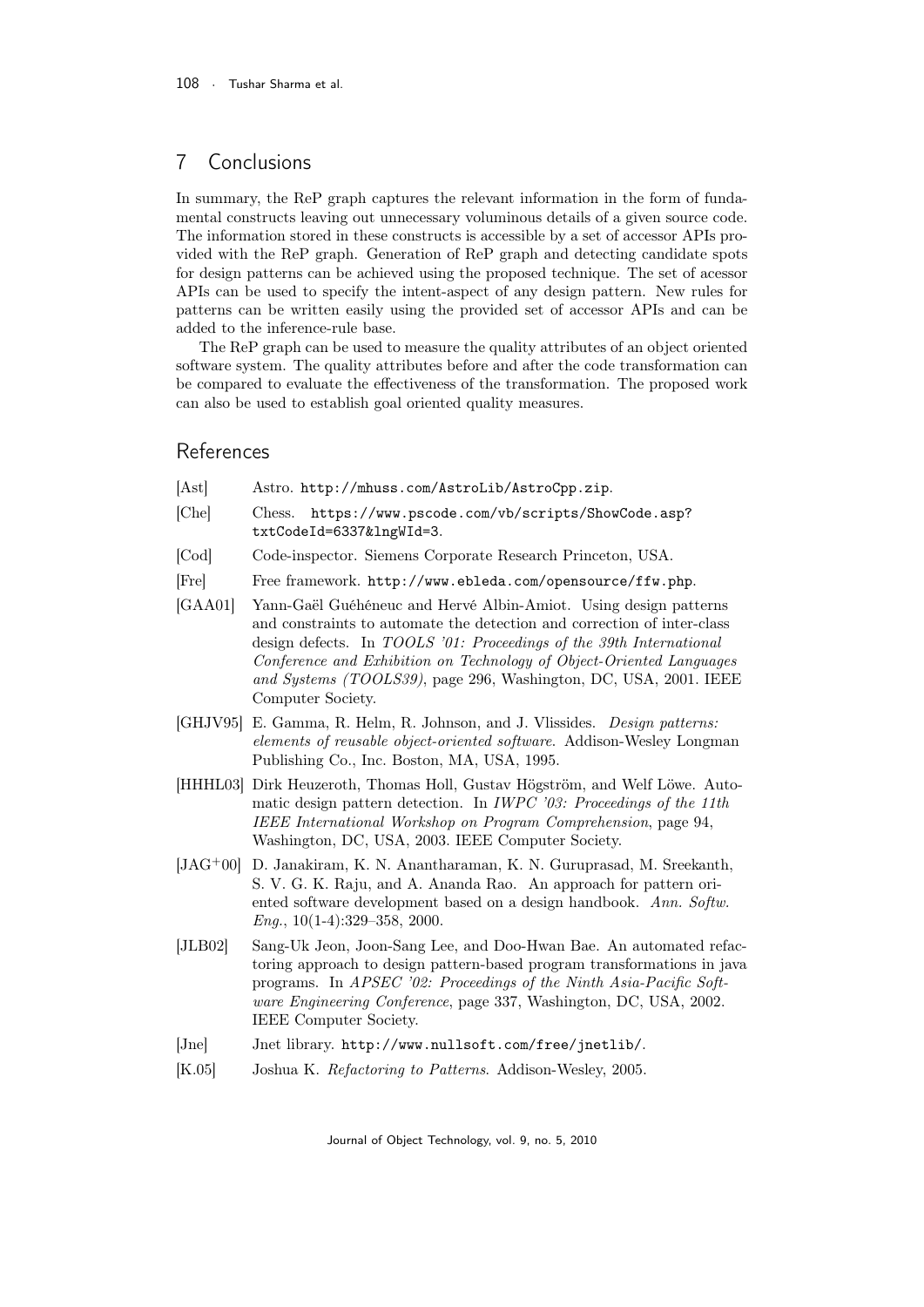- <span id="page-14-5"></span>[KJ09] Viany Kumar Reddy K and D. Jankiram. Design pattern abstraction in c. Technical report, Technical report IITM-CSE-DOS-2006-09.
- <span id="page-14-0"></span>[MS05] Rajashree MS. Quality estimation model for software development. Technical report, Ph.D. thesis,2005.
- <span id="page-14-1"></span>[Nota] Notepad. [https://www.pscode.com/vb/scripts/ShowCode.asp?](https://www.pscode.com/vb/scripts/ShowCode.asp?txtCodeId=840&lngWId=3) [txtCodeId=840&lngWId=3](https://www.pscode.com/vb/scripts/ShowCode.asp?txtCodeId=840&lngWId=3).
- <span id="page-14-2"></span>[Notb] Notepad++. <http://notepad-plus.sourceforge.net/>.
- [ON99] M. O'Cinnéide and P. Nixon. A methodology for the automated introduction of design patterns. In *ICSM* '99: Proceedings of the IEEE International Conference on Software Maintenance, page 463, Washington, DC, USA, 1999. IEEE Computer Society.
- <span id="page-14-3"></span>[RJ04] J. Rajesh and D. Janakiram. Jiad: a tool to infer design patterns in refactoring. In PPDP '04: Proceedings of the 6th ACM SIGPLAN international conference on Principles and practice of declarative programming, pages 227–237, New York, NY, USA, 2004. ACM.
- <span id="page-14-4"></span>[SS03] Jason McC. Smith and David Stotts. Spqr: Flexible automated design pattern extraction from source code. Automated Software Engineering, International Conference on, 0:215, 2003.